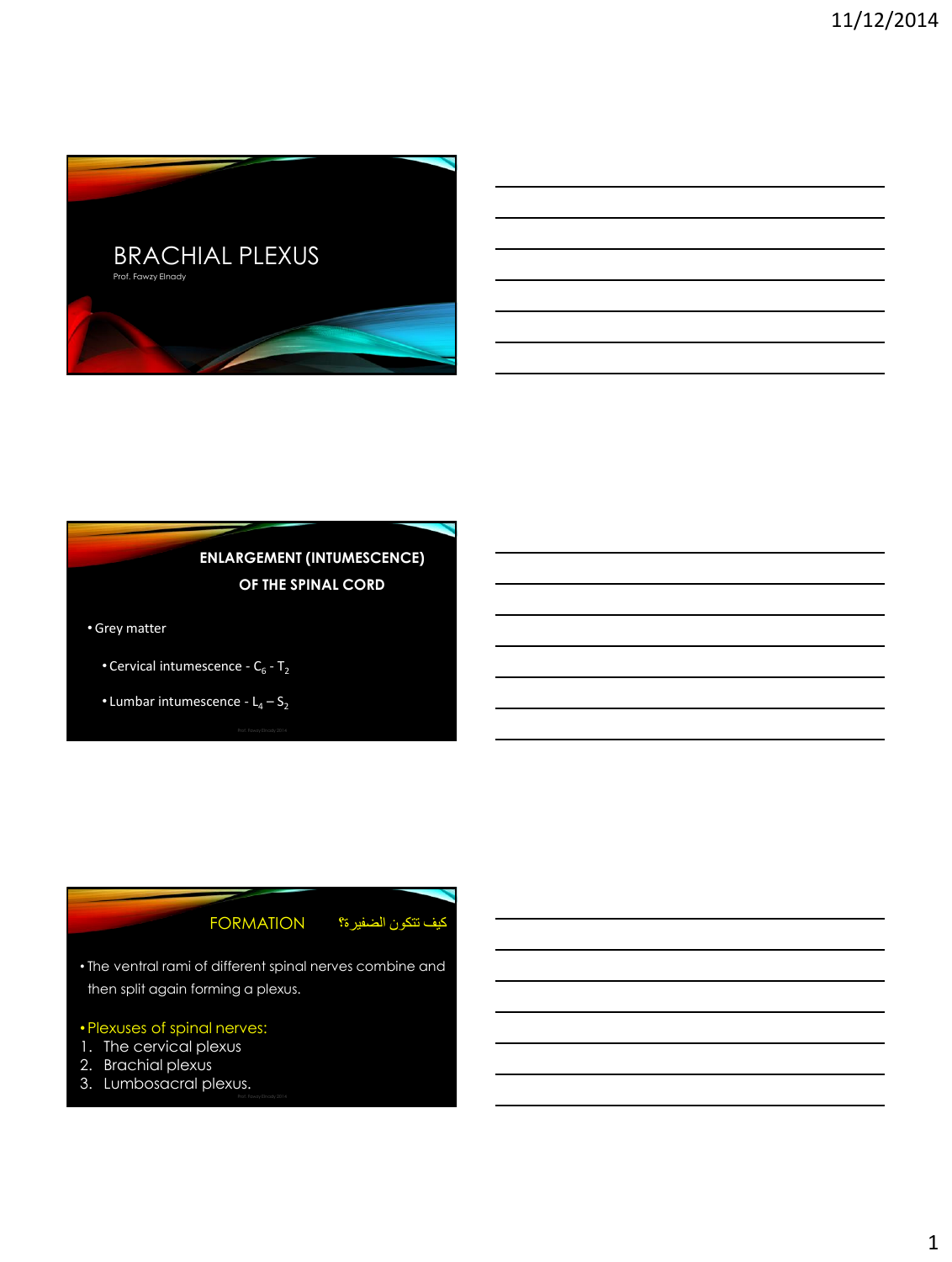# BRACHIAL PLEXUS

### **Def.**

**Network of nerves supplying sensory and motor innervation to most structures of forelimb.** 

# BRACHIAL PLEXUS

### **Formation**

**Roots: ventral branches of last three cervical and first two thoracic spinal nerves.**

**Derivatives: the plexus is located cr to first rib &** 

**pierces the scalenus M. …> 11 main branches.**

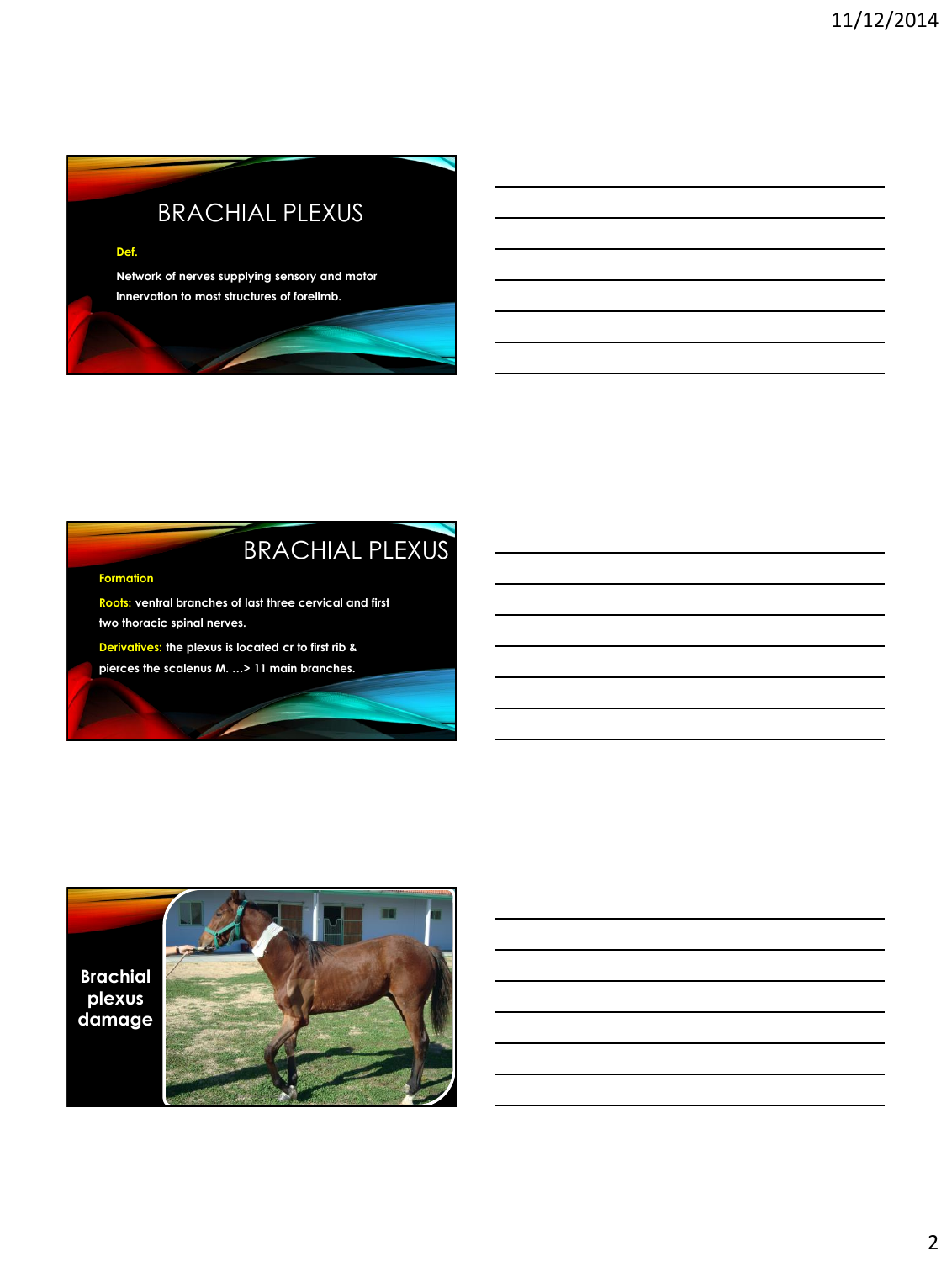# AVULSION قلع OF THE BRACHIAL PLEXUS



Spinal cord, cervical intumescence, ventral view. Hemorrhagic remnants of left C7, C8and T1 root sleeves contrasting with normal roots on the opposite side. Complete intradural avulsion of dorsal and ventral roots, Due to traction during excessive abduction of left fore leg. 4 day survival. Dog.

# SUPRASCAPULAR NERVE • **Type:** mixed sensory and motor. • **Origin:** C6,7 • **Course :** • **Damage:** "Sweeny"  $\mathbf{u}_i$

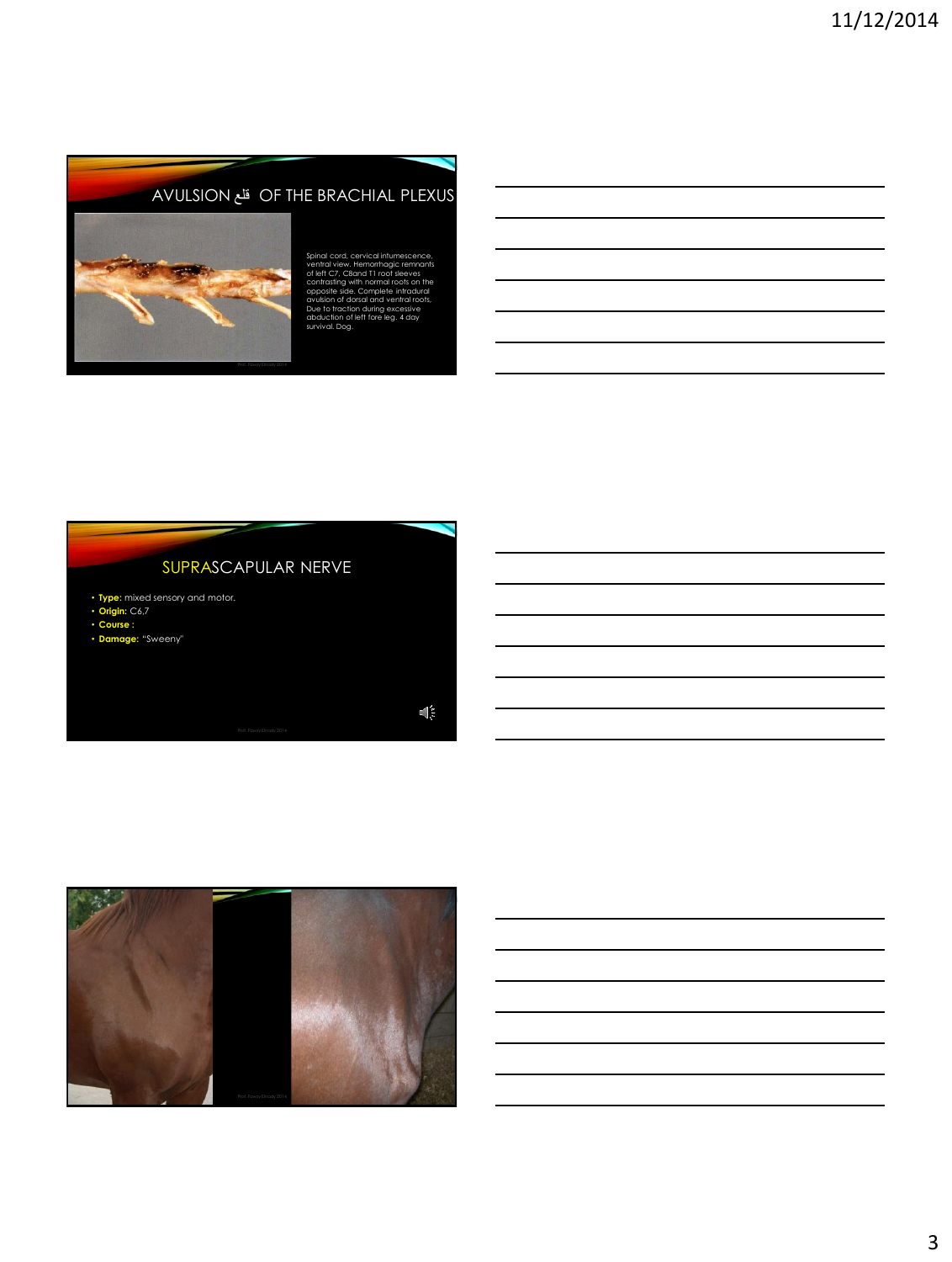## SUPRASCAPULAR NERVE PARALYSIS

- Suprascapular nerve paralysis in a 7- month-old foal.
- The foal had been found markedly lame in the paddock 6 weeks previously. Pronounced lateral subluxation of the shoulder was evident on clinical
- examination.
- The foal was box rested for 4 months and then was turned out in a small paddock for a further 2 months before rejoining her herd mates.



- 2. Subscapular n. ….. Subscapularis
- 3. Long thoracic n. …… serratus ventralis thoracis
- 4. Pectoral nn. (cr. and ca.)
- 5. Thoraco dorsal n. …. Latissimus dorsi
- 6. Lateral thoracic n. ….. Cutaneous trunci m
- Lateral thoracic n. + intercostal nn = intercostobrachial n. …… sensory to skin over scapula and triceps brachii m

## **7. Axillary n.**

Origin: C6,7,8

Course: Enters between subscapularis and teres major mm.

### Branches and distribution:

Sensory : Cr cutaneous brachial

Cr. cutaneous antebrachial

Motor to: flexors of shoulder + ca part of brachiocephalicus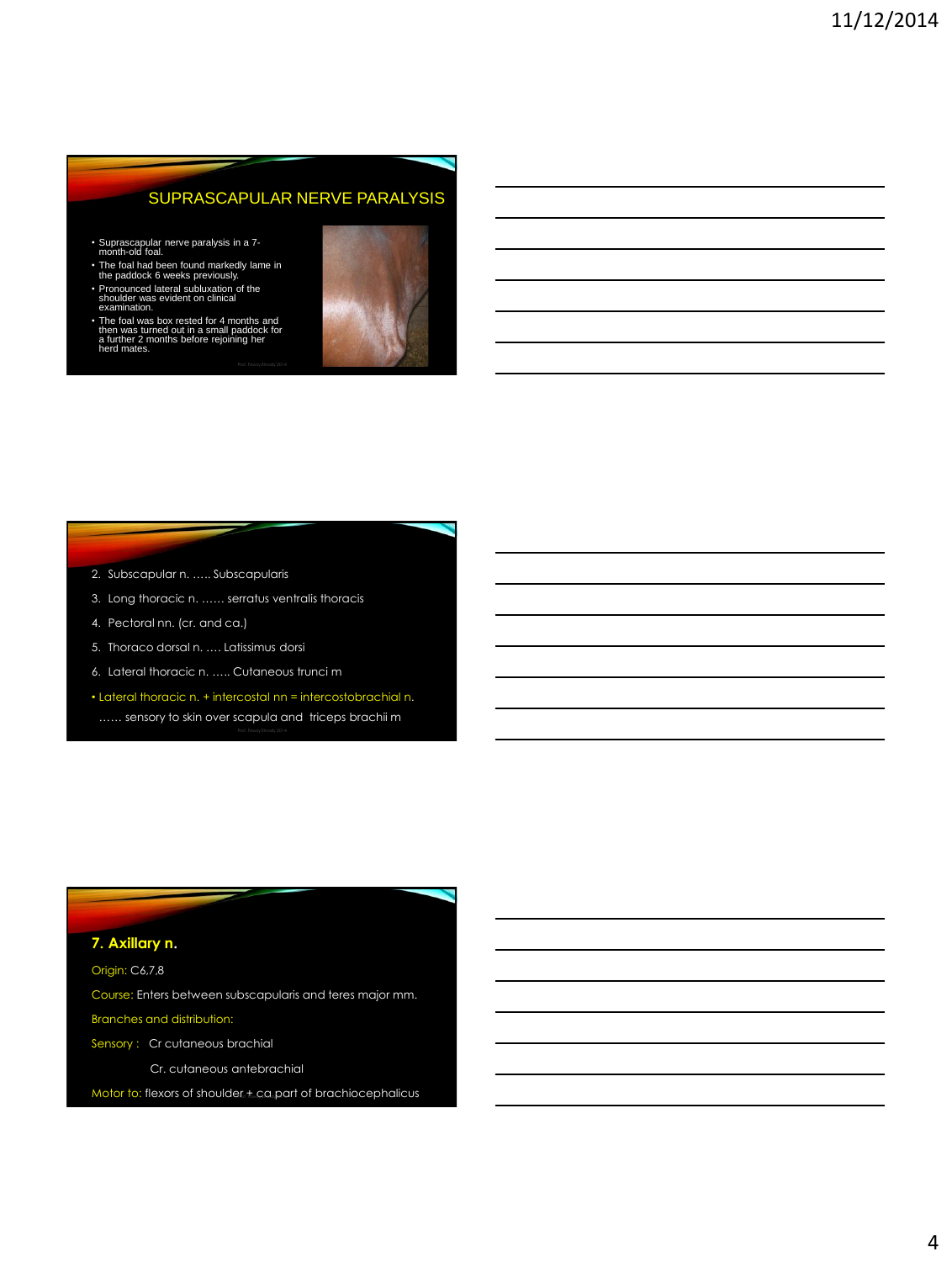## 8. MUSCULOCUTANEOUS NERVE

• Origin: C7,8

- Course: runs parallel to median n. forming a loop (ansa axillaris)
- Branches:
- Cutaneous (Sensory) …. Medial cutaneous antebrachial n. > skin on medial aspect of forearm and manus up to fetlock j.
- 
- Motor:

•

- Proximal muscular br ….. Coracobrachialis and biceps brachii Distal muscular br. …… to brachialis
- -



## *RADIAL NERVE*

- Origin: C7,8 + T1, 2 (the largest n. of brachial plexus)
- Course:
	- 1. Passes between teres major, long and lateral heads of triceps brachii
	- 2. Gains the msuculospiral groove of the humerus
- Branches and distribution:
	- Motor: to all extensors of forelimb (except shoulder)
	- Sensory: innervates skin of lateral aspect
		- 1. Caudal lateral cutaneous brachial n.
		- 2. Lateral cutaneous antebrachial n.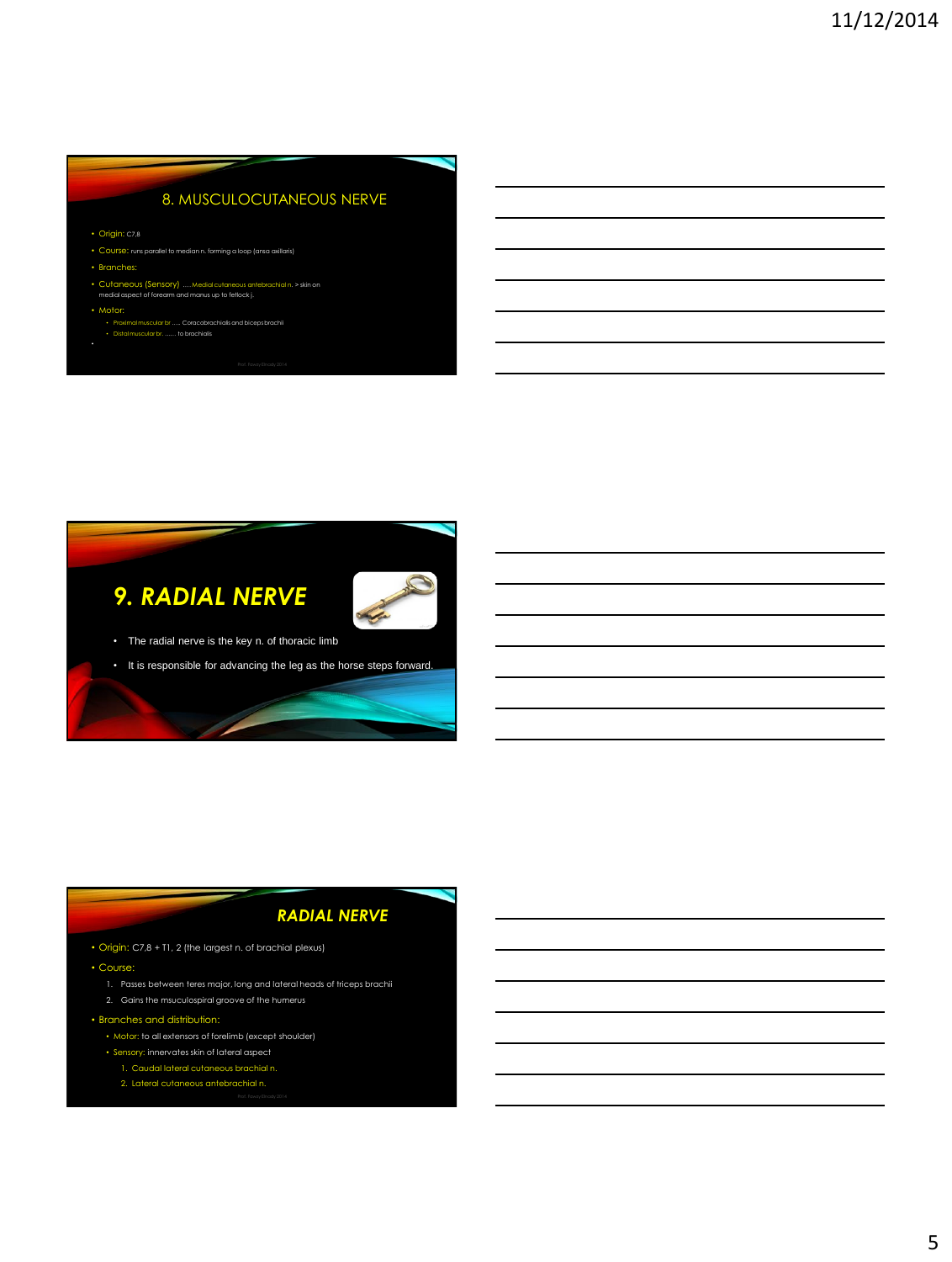



## RADIAL NERVE PARALYSIS

Radial nerve paralysis in a foal secondary to a fracture of the humerus or first rib.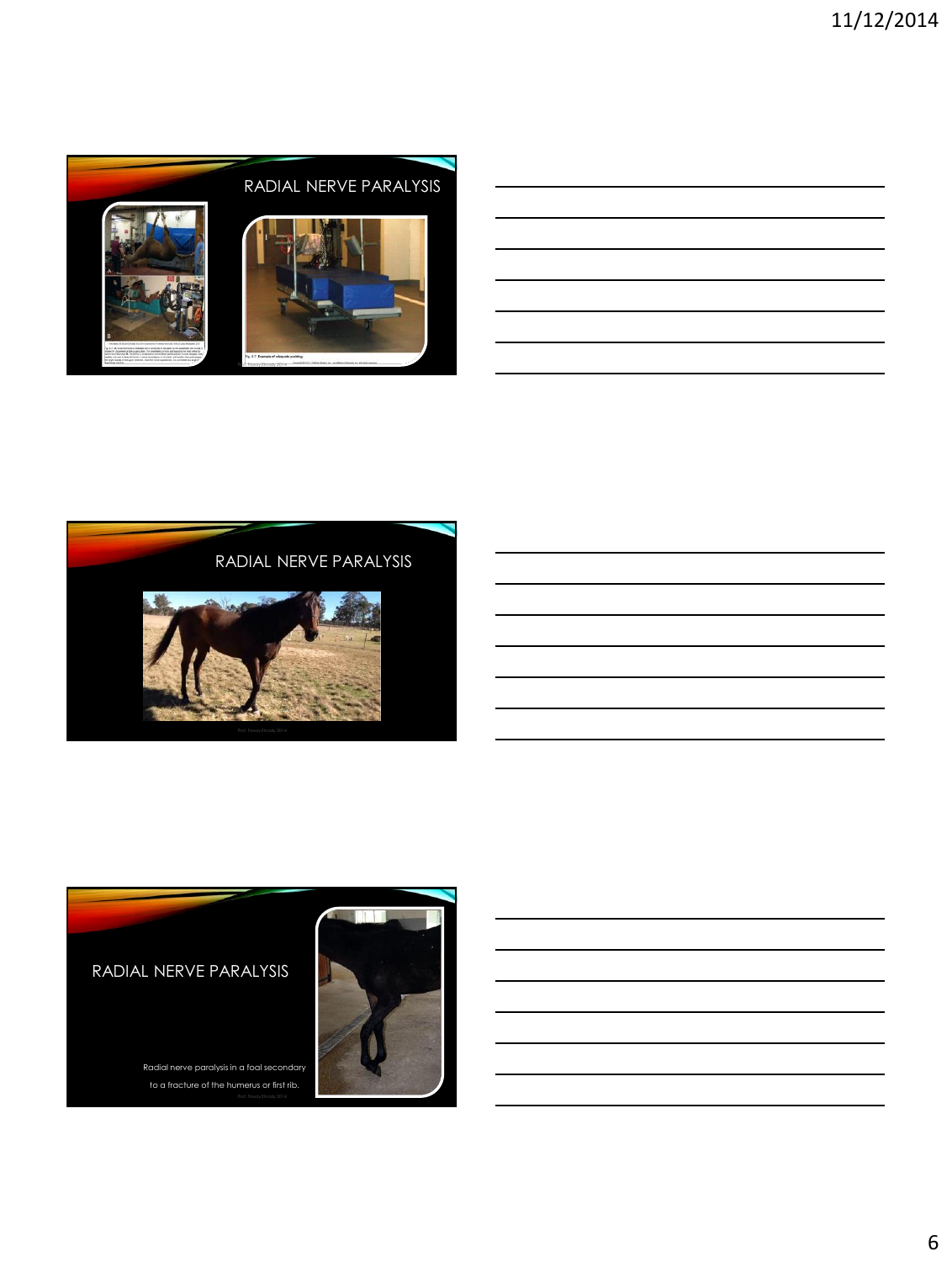|                      | RADIAL NERVE PARALYSIS                                                                                                                    |                                                                                                                   |  |  |  |  |  |  |
|----------------------|-------------------------------------------------------------------------------------------------------------------------------------------|-------------------------------------------------------------------------------------------------------------------|--|--|--|--|--|--|
|                      | <b>High RNP</b>                                                                                                                           | <b>Low RNP</b>                                                                                                    |  |  |  |  |  |  |
| Site<br>of<br>damage | 1. Proximal to middle of arm<br>(triceps brachii innervation site)                                                                        | 1. Distal to triceps innervation<br>site.                                                                         |  |  |  |  |  |  |
| Signs                | 1. the horse has a dropped elbow<br>(can not extend elbow).<br>2. cannot advance or bear weight<br>on the leg.<br>Prof. Fawzy Elnady 2014 | 1. The horse stumbles and<br>knuckles over.<br>2. Has a noticeable limp رخو<br>but able to bear weight on<br>toe. |  |  |  |  |  |  |

|  |  | ULNAR NERVE |  |  |  |  |  |  |  |
|--|--|-------------|--|--|--|--|--|--|--|
|--|--|-------------|--|--|--|--|--|--|--|

### • Origin: T1, 2

### • Course:

- 1. Runs distally caudal to brachial A. > elbow
- 2. Descends between flexor carpi ulnaris and ulnaris lateralis 3. Proximal to accessory carpal bone it divides into Dorsal branch & palmar branch
- 4. The palmar br. Divides into: Superficial & deep branches
- 5. The deep br. > suspensory lig.
- 6. Superficial br. > join the lateral palmar of median n.

#### ULNAR NERVE BRANCHES **In the forearm In the Sensory** 1. Ca. cutaneous antebrachial n. to skin of ca aspect of forearm. Dorsal branch to skin of dorsolateral aspect of manus up to fetlock. **Motor**  1. Flexor carpi ulnaris 2. S.D.F The palmar br. Divides into: a. Deep br. > suspensory lig. b. Superficial br. …. Joins the lateral

- 3. Ulnar head of DDF
- 
- palmar br. of median n.